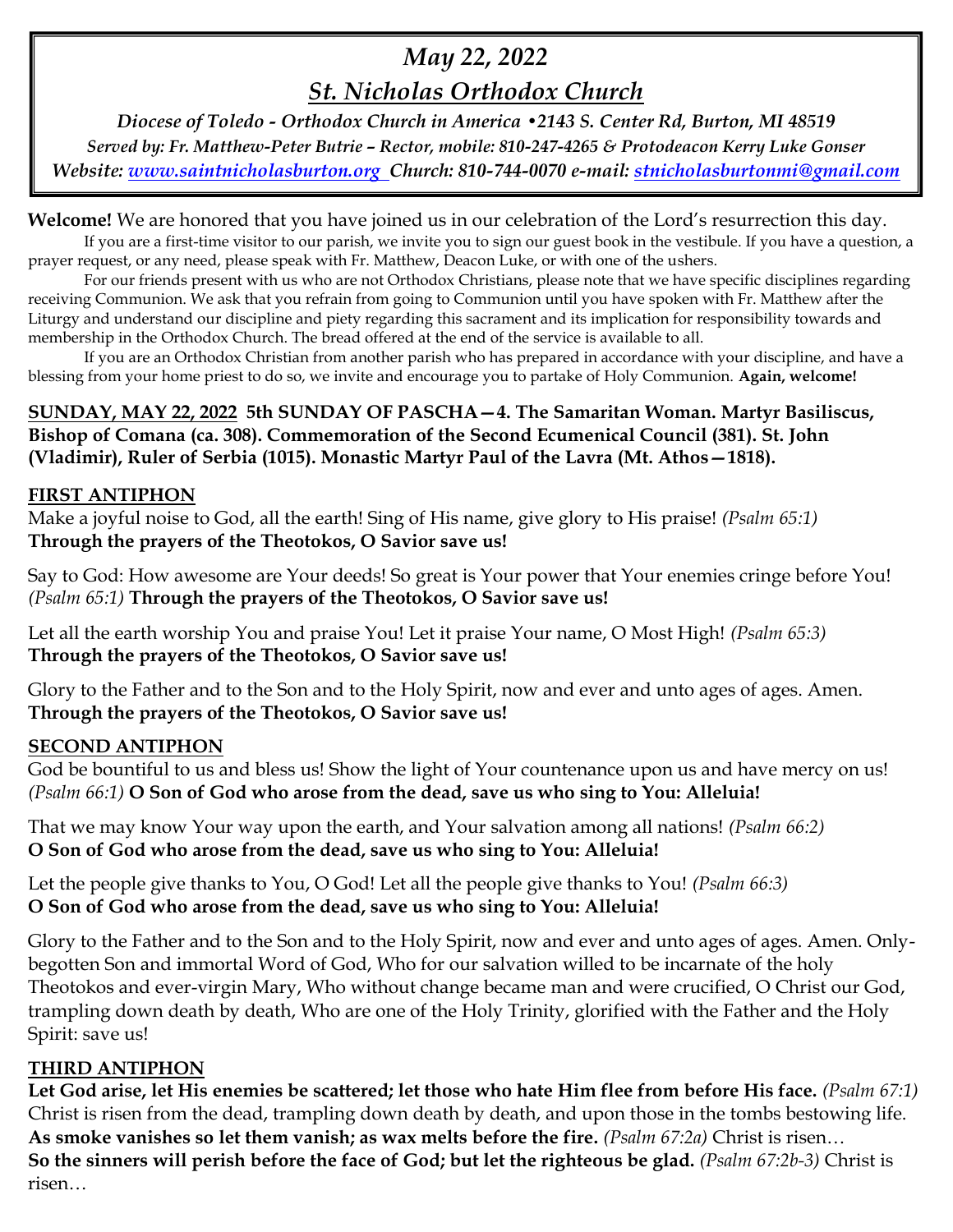**This is the day which the Lord has made! Let us rejoice and be glad in it!** *(Psalm 117:24)* Christ is risen…

# **TROPARIA**

**Tone 4** When the women Disciples of the Lord learned from the Angel the joyous message of the Resurrection, they cast away the ancestral curse and elatedly told the Apostles: "Death is overthrown! Christ God is risen, // granting the world great mercy!"

**Tone 8** In the middle of the feast, O Savior, / fill my thirsting soul with the waters of piety as You cried to all: / "If anyone thirst, let him come to Me and drink!"// O Christ God, Fountain of our life, glory to You! **Tone 4** In truth you were revealed to your flock as a rule of faith, a model of meekness, and teacher of abstinence, so you won the heights by humility, and riches by poverty, O Holy Father Nicholas, intercede with Christ God to save our souls.

### **KONTAKION**

**Tone 8** You descended into the tomb, O Immortal; You destroyed the power of Death. In victory You arose, O Christ God, proclaiming "Rejoice!" to the myrrh-bearing women, granting peace to Your apostles, and bestowing resurrection on the fallen.

#### **The prokeimenon in the third tone: Sing praises to our God, sing praises; / Sing praises to our King, sing praises!** *(Psalm 46:6)v.* **Clap your hands, all you people, shout to God with loud songs of joy.** *(Psalm 46:1)*

**THE READING FROM THE ACTS OF THE APOSTLES (11:19-26,29-30)** *In those days,* those who were scattered because of the persecution that arose over Stephen traveled as far as Phoenicia and Cyprus and Antioch, speaking the word to none except Jews. But there were some of them, men of Cyprus and Cyrene, who on coming to Antioch spoke to the Greeks also, preaching the Lord Jesus. And the hand of the Lord was with them, and a great number that believed turned to the Lord. News of this came to the ears of the church in Jerusalem, and they sent Barnabas to Antioch. When he came and saw the grace of God, he was glad; and he exhorted them all to remain faithful to the Lord with steadfast purpose; for he was a good man, full of the Holy Spirit and of faith. And a large company was added to the Lord. So Barnabas went to Tarsus to look for Saul; and when he had found him, he brought him to Antioch. For a whole year they met with the church, and taught a large company of people; and in Antioch the disciples were for the first time called Christians. And the disciples determined, every one according to his ability, to send relief to the brethren who lived in Judea; and they did so, sending it to the elders by the hand of Barnabas and Saul.

### **Alleluia, Tone 4**

### *v:* **Go forth, prosper and reign, for the sake of meekness, righteousness and truth.** *(Psalm 44:3b) v:* **For You love righteousness, and hate iniquity.** *(Psalm 44:6)*

**THE HOLY GOSPEL ACCORDING TO JOHN (4:5-42)** At that time Jesus came to a city of Samaria, called Sychar, near the field that Jacob gave to his son Joseph. Jacob's well was there, and so Jesus, wearied as he was with his journey, sat down beside the well. It was about the sixth hour. There came a woman of Samaria to draw water. Jesus said to her, "Give me a drink." For his disciples had gone away into the city to buy food. The Samaritan woman said to him, "How is it that you, a Jew, ask a drink of me, a woman of Samaria?" For Jews have no dealings with Samaritans. Jesus answered her, "If you knew the gift of God, and who it is that is saying to you, `Give me a drink,' you would have asked him, and he would have given you living water." The woman said to him, "Sir, you have nothing to draw with, and the well is deep; where do you get that living water? Are you greater than our father Jacob, who gave us the well, and drank from it himself, and his sons, and his cattle?" Jesus said to her, "Every one who drinks of this water will thirst again, but whoever drinks of the water that I shall give him will never thirst; the water that I shall give him will become in him a spring of water welling up to eternal life." The woman said to him, "Sir, give me this water, that I may not thirst, nor come here to draw." Jesus said to her, "Go, call your husband, and come here." The woman answered him, "I have no husband." Jesus said to her, "You are right in saying, `I have no husband'; for you have had five husbands, and he whom you now have is not your husband; this you said truly." The woman said to him, "Sir, I perceive that you are a prophet. Our fathers worshiped on this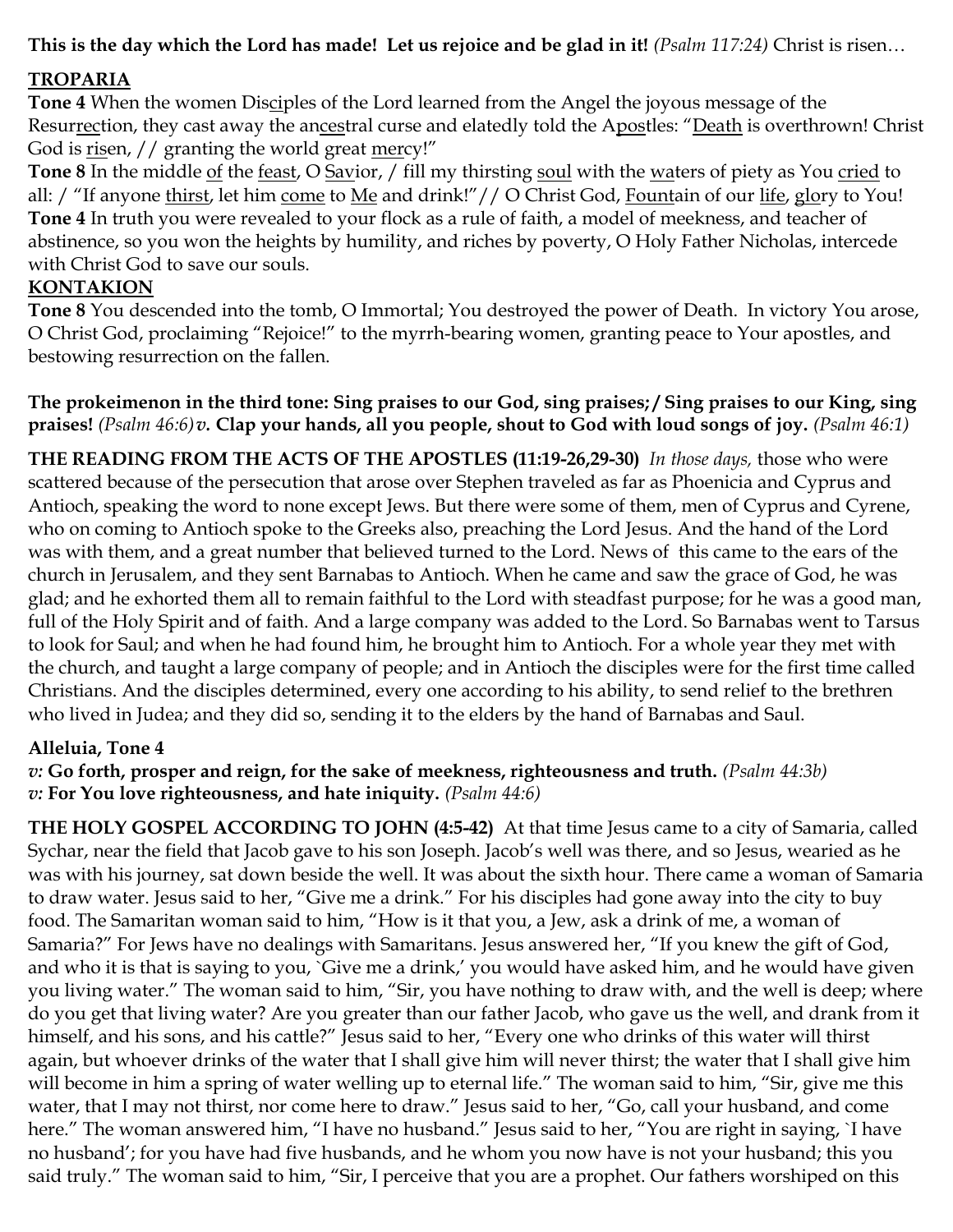mountain; and you say that in Jerusalem is the place where men ought to worship." Jesus said to her, "Woman, believe me, the hour is coming when neither on this mountain nor in Jerusalem will you worship the Father. You worship what you do not know; we worship what we know, for salvation is from the Jews. But the hour is coming, and now is, when the true worshipers will worship the Father in spirit and truth, for such the Father seeks to worship him. God is spirit, and those who worship him must worship in spirit and truth." The woman said to him, "I know that Messiah is coming (he who is called Christ); when he comes, he will show us all things." Jesus said to her, "I who speak to you am he." Just then his disciples came. They marveled that he was talking with a woman, but none said, "What do you wish?" or, "Why are you talking with her?" So the woman left her water jar, and went away into the city, and said to the people, "Come, see a man who told me all that I ever did. Can this be the Christ?" They went out of the city and were coming to him. Meanwhile the disciples besought him, saying, "Rabbi, eat." But he said to them, "I have food to eat of which you do not know." So the disciples said to one another, "Has any one brought him food?" Jesus said to them, "My food is to do the will of him who sent me, and to accomplish his work. Do you not say, `There are yet four months, then comes the harvest'? I tell you, lift up your eyes, and see how the fields are already white for harvest. He who reaps receives wages, and gathers fruit for eternal life, so that sower and reaper may rejoice together. For here the saying holds true, 'One sows and another reaps.' I sent you to reap that for which you did not labor; others have labored, and you have entered into their labor." Many Samaritans from that city believed in him because of the woman's testimony, "He told me all that I ever did." So when the Samaritans came to him, they asked him to stay with them; and he stayed there two days. And many more believed because of his word. They said to the woman, "It is no longer because of your words that we believe, for we have heard for ourselves, and we know that this is indeed the Savior of the world."

**THE HYMN TO THE THEOTOKOS** The Angel cried to the Lady full of grace: Rejoice, O Pure Virgin! Again I say: Rejoice! Your Son is risen from His three days in the tomb! With Himself He has raised all the dead! Rejoice, all ye people! Shine! Shine! O New Jerusalem! The Glory of the Lord has shone on you! Exult now and be glad, O Sion! Be radiant, O Pure Theotokos, in the Resurrection of your Son!

**COMMUNION HYMN** Receive the Body of Christ; taste the fountain of immortality! Alleluia! *(x3)*

**IN PLACE OF "WE HAVE SEEN THE TRUE LIGHT…"** Christ is risen from the dead, trampling down death by death, and upon those in the tombs bestowing life.

May 22, 2022

# ခရွို့လ ခရွို့လ ခရွို့လ ခရွို့လ ခရွို့လ ခရွို့လ ခရွို့လ ခရွို့လ ခရွို့လ ခရွို့လ ခရွို့လ ခရွို့လ ခရွို့လ ခရွို့လ

#### **CANDLE INTENTIONS FOR THE HEALTH AND BLESSINGS OF**

Fr. Don, Fr. Paul, Fr. Anthony, Fr. Robert, Aaron, Milica, Calvin, Angelo, Joan, Peggy, Bob, Angelo, Christine, Dorothy, Irene, Allen, Deborah, Luba, Kosta, Stojan, Mira, Bosa, Christopher, Allison, Jeanette, Kathryn, David, Taras, Ted, Joseph, Marlene, Mary, all the parishioners of St. Nicholas, my family and friends Joe Tome Special Intention Joe Tome

**CANDLE INTENTIONS FOR BLESSED REPOSE**

Dina Tasevska, Borće, Trajan & Lena, and Vlado & Nancy Koćovski the Tasevski family John Goodman (3 yrs.) "teller of stories, keeper of faith, our beloved sailor" Steve, Dennis, Eileen & Ben Evdokia Ponomarenko Lucy Hogg

Blessed Repose~Memory Eternal Evanka Elieff (7 yrs.) Her family

# ဆို့ပြီးဝ သို့ဖြင**်း သို့မှာ သို့ပြီး သို့ဖြင့် သို့ဖြင**့် သို့ဖြင့် သို့ဖြင့် သို့ဖြင့် သို့ဖြင့် သို့ဖြင့် သို့ဖြင

**CHRIST IS RISEN! INDEED HE IS RISEN!**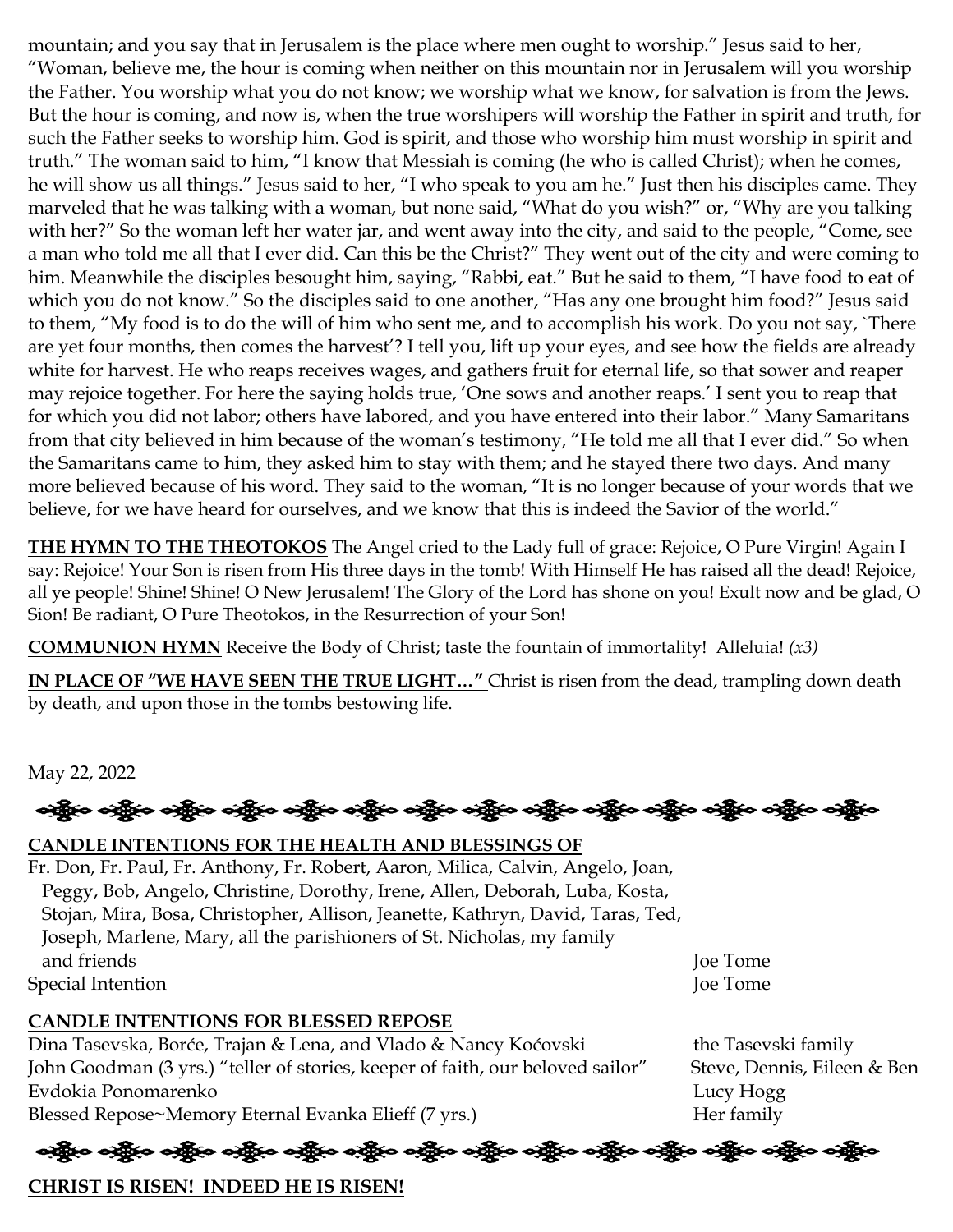**WELCOME to all our friends and visitors! Welcome to everyone joining us via our YouTube channel:** *[St](https://www.youtube.com/channel/UC59tV-Re443z-GCoETAUvfA)  [Nicholas Orthodox Church Burton.](https://www.youtube.com/channel/UC59tV-Re443z-GCoETAUvfA)* If at the time of the divine services you cannot access the livestream, please check out [St. Mary Magdalene Church](https://www.youtube.com/channel/UClHAqZrWkXdYELujbbIslHg) [St George Church](https://www.youtube.com/channel/UCpLWfxMIJK4uQOV41ekE6Wg/videos?view=2&flow=grid) or [Dormition Monastery.](https://www.youtube.com/channel/UC3z4Gp5OYPGhWYOxm-GlVnA)

**COFFEE SOCIAL** is provided today in memory of Vasiliki Karatza by her family. Please join us after Liturgy in the fellowship hall. Everyone is welcome. There is a signup sheet next to the service window for those who would like to donate donuts  $&$  coffee and/or serve in the coming weeks.

**MACEDONIAN OPEN GOLF SCRAMBLE** Spring is here and that can only mean one thing, the Macedonian Open is right around the corner. There are a number of ways to get involved. If you can sponsor a sign it is highly encouraged. Donating a gift card, gift basket or cash is also needed. This year's outing will be held on Monday, June 20<sup>th</sup> at the Flint Elks Golf Club. As has been our tradition, that is the Monday after Father's Day. We encourage everyone to participate in some way.

 The Macedonian Open is our biggest fundraiser and we are hoping for an even bigger and better turnout this year. If you have any questions or know of someone who would like to help, please contact Angelo Panoff [\(angelo.panoff@stifel.com](mailto:angelo.panoff@stifel.com) or 810-249-6031), Christine Panoff [\(capanoff@umflint.edu](mailto:capanoff@umflint.edu) or 810-232-4868), Linda Branoff [\(branoff721@aol.com](mailto:branoff721@aol.com) or 810-964-3654), George Branoff [\(george.branoff27@frontier.com](mailto:george.branoff27@frontier.com) or 810-252-5395) or Chris Nedanis [\(cned77@gmail.com](mailto:cned77@gmail.com) or 810-877-0889).

**A HISTORIC EVENT** On May 16 the Council of Bishop of the Orthodox Church of Serbia announced that communion between it and the Orthodox Church of Macedonia had been restored. There is a history to how communion between the two was severed in 1967 but we join now in the joy of communion restored. Communion was solemnized at the holy Liturgy on May 19 served by Patriarch Porfirije of Serbia and Archbishop Stefan of Ochrid and Macedonia. The original parishes in our diocese were founded by people who had emigrated from this part of the world. The restoration of communion between the Church in Serbia and Macedonia is an important and welcome event. Thanks to the Lord God! You may view the Liturgy of reconciliation [here](http://www.spc.rs/sr/fotogalerija_0) & photos here & [here.](http://www.spc.rs/sr/fotogalerija_2)

**MEMORY ETERNAL – CHRIST IS RISEN! METROPOLITAN HILARION,** first hierarch of the Russian Orthodox Church Outside Russia (ROCOR) fell asleep in the Lord on Monday, May 16. May the risen Christ grant him rest in the light of His face. Memory eternal! Christ is risen! Bog da prosti!

**SPRING WORK DAY** at the Dormition Monastery on Saturday, June 4th from 10 am to 4 pm. If possible, please come and help the Mother's and Sister's of the monastery. A lunch will be provided. Please notify Ruxy if you are coming and how many in order for the sister's to provide ample amount. Bring a friend and spread the word. What to bring: Tylenol, Naproxen, Water, Work gloves. Dress for the weather.

**UPDATE ON UKRAINIAN REFUGEE FUNDRAISER THROUGH THE OCA** may be read **[here](https://www.oca.org/media/photos/update-on-ukraine-refugee-fundraiser-after-oca-chancellor-archpriest-alexander-rentel-makes-trip-to-europe)** on the OCA website. The total collection raised by the Orthodox Church in America for the Ukrainian refugee relief fund was \$739,726.45. Thank you to all who donated. Archpriest Alexander Rentel, OCA Chancellor, made a visit to Europe to see first-hand the efforts of *Eleos* the humanitarian agency of the Polish Orthodox Church. **[Photo gallery of his trip.](https://www.oca.org/media/photos/update-on-ukraine-refugee-fundraiser-after-oca-chancellor-archpriest-alexander-rentel-makes-trip-to-europe)**

Anyone who wishes to support International Orthodox Christian Charity's (IOCC) humanitarian response to the Ukraine crisis is asked to pray for all those affected and the people serving them, to share what IOCC is doing in order to spread the word, and to give as they are able financially. Please visit *iocc.org/ukraine22* or call 877.803.4622 to make a donation.